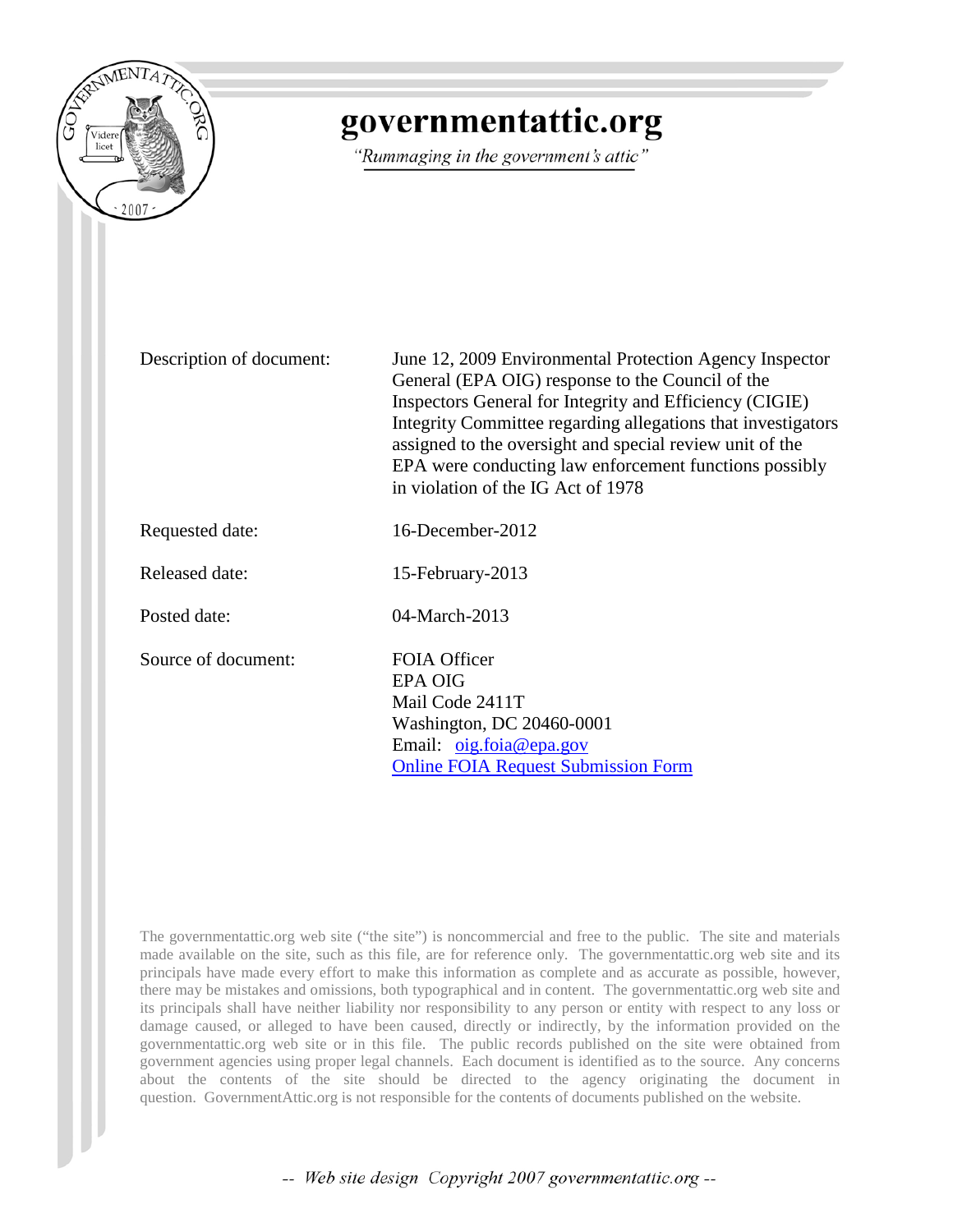

# UNITED STATES ENVIRONMENTAL PROTECTION AGENCY WASHINGTON, D.C. 20460

FEB 1 5 2013

OFFICE OF INSPECTOR GENERAL

Re: Freedom of Information Act Request (EPA-HO-2013-002269)

This letter responds to your Freedom of Information Act (FOIA) request dated December 16, 2012, seeking disclosure of "a copy of the June 12, 2009 response to the CIGIE Integrity Committee regarding allegations that investigators assigned to the oversight and special review unit of the EPA were conducting law enforcement functions possibly in violations of the IG Act of 1978." The document responsive to your request is enclosed.

For your information, Congress excluded three discrete categories of law enforcement and national security records from the requirements of the FOIA. See 5 U.S.C. § 552(c) (2006 & Supp. IV 2010). This response is limited to those records that are subject to the requirements of the FOIA. This is a standard notification that is given to all our requesters and should not be taken as an indication that excluded records do, or do not, exist.

If you have any questions concerning this matter, you may contact Scott Levine, OIG FOIA Officer at (202) 566-0641.

Sincerely,

Katherine R. Gallo Senior Associate Counsel

Enclosures cc: FOIA Office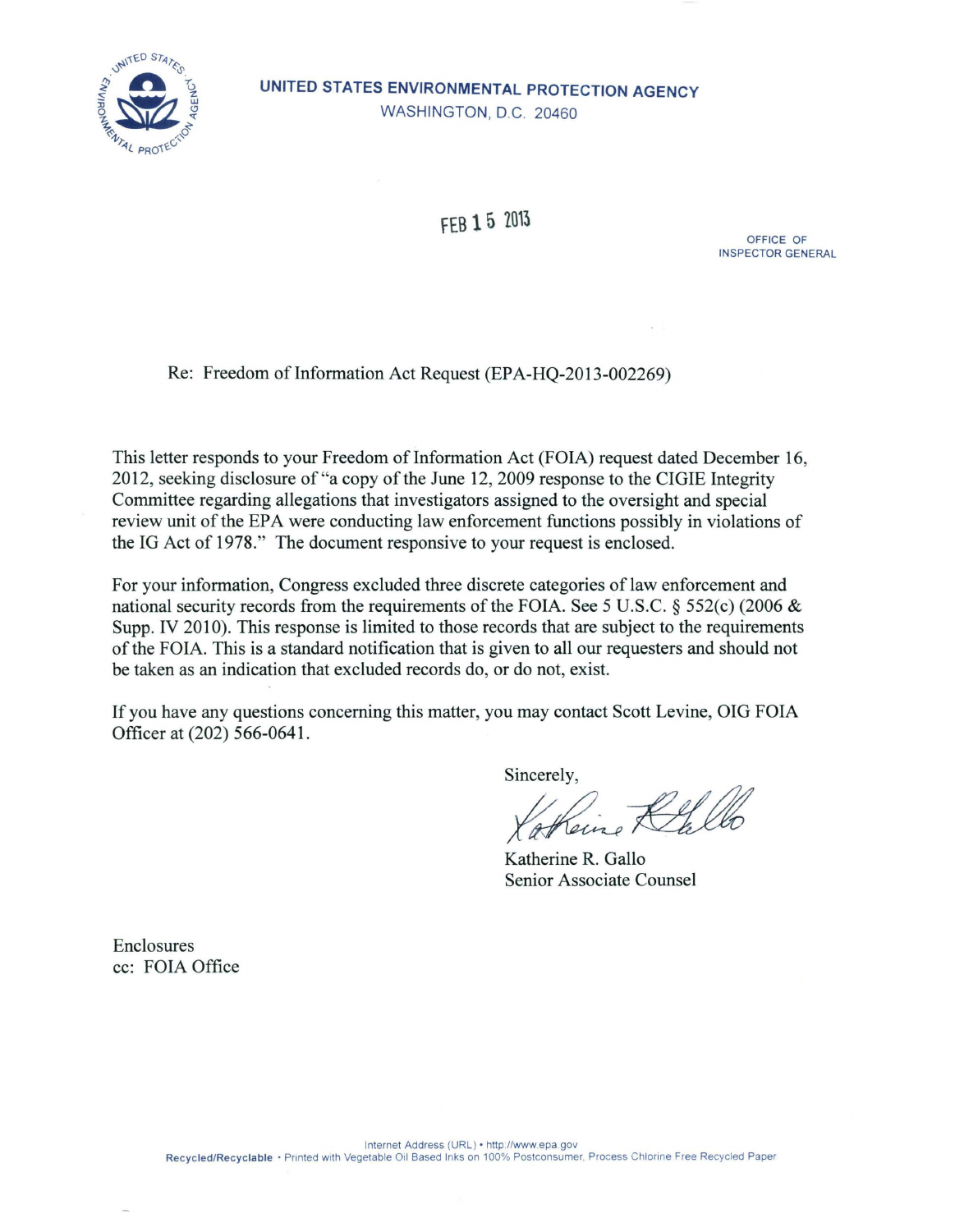

#### UNITED STATES ENVIRONMENTAL PROTECTION AGENCY WASHINGTON, D.C. 20460

OFFICE OF INSPECTOR GENERAL

June 12, 2009

Mr. Kenneth W. Kaiser Chair, Integrity Committee Federai Bureau of Investigation 935 Pennsylvania Avenue, N.W., .Rm. 3973 Washington, DC 20535-0001

#### Re: IC 603

#### Dear Mr. Kaiser:

Thank you for your April 16, 2009 letter seeking my response to an allegation that. I "violated the Inspector General Act of 1978 by assigning investigators under the supervision of the Oversight and Review Unit to perform law enforcement functions." On May 21, 2009, Supervisory Special Agent Scott B. Cheney provided my office with additional information about the anonymous complaint. He also afforded my office an extension of time for our reply. We appreciate his consideration in providing some specifics and the additional time to reply.

I strongly dispute the allegation. My office has used concerted efforts to ensure the. propriety and efficacy of the Oversight and Special Review (OSR) function with the EPA OIG Office of Counsel (OC). This has been an ongoing process which, when considered in total, demonstrates compliance with the Inspector General Act of 1978 as amended (IG Act).

This response covers four areas: 1) the factual errors in the complaint; 2) the reasons why I established an OSR function in the OC; 3) the good faith effort we demonstrated to ensure that the special agents assigned.could perform their responsibilities with appropriate authority and supervision; and 4) similar arrangements for special agents outside of offices of investigation in other OIGs.

# 1. Factual Errors In the Complaint

Your April 16, 2009 letter provided the following description of the complaint:

. . You violated the IG Act of 1978 by assigning Investigators under the supervision of the Oversight and Special Review Unit, to perform law enforcement functions.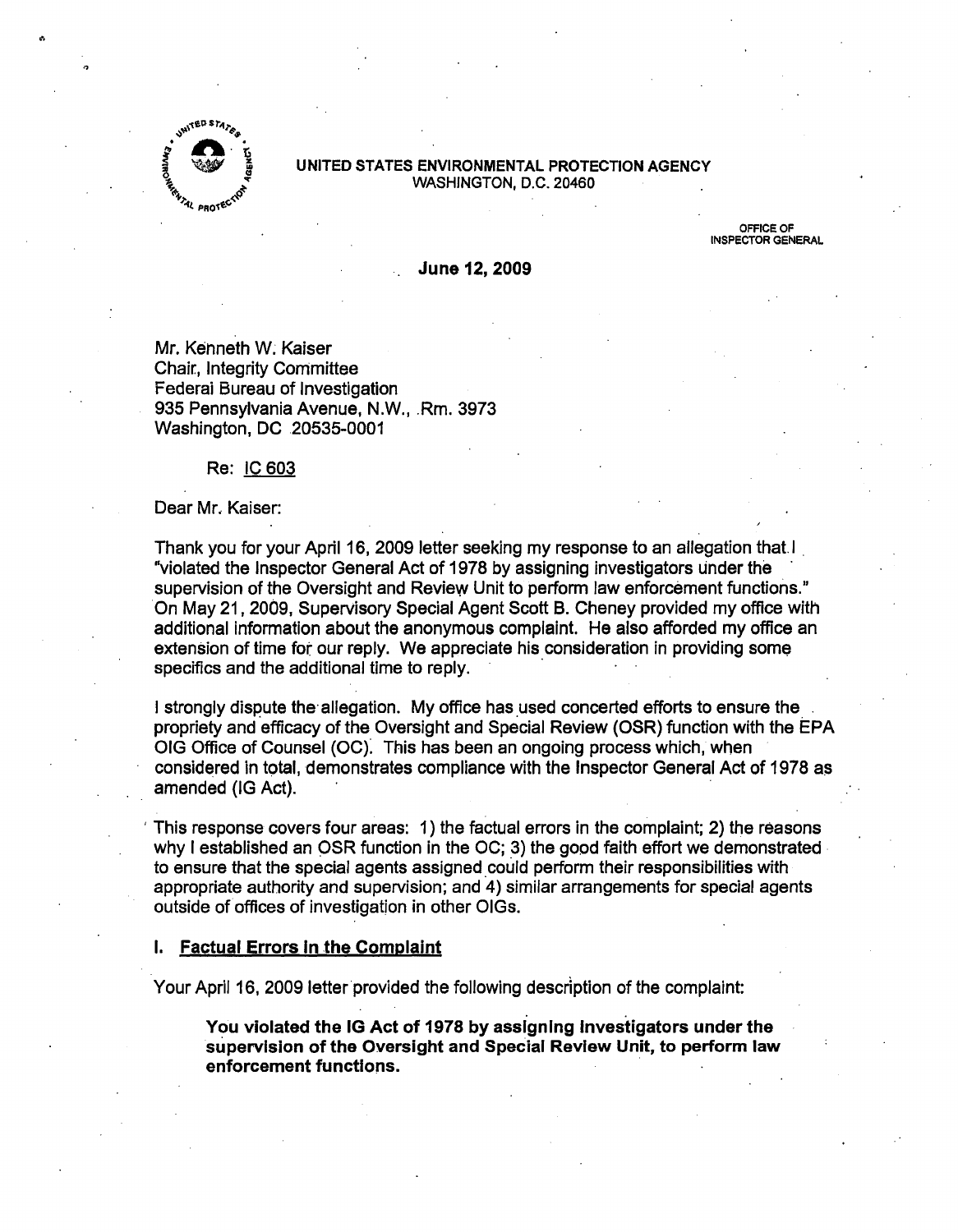On May 21, 2009, SSA Cheney provided the following summary:

In May 2007, four criminal Investigators were assigned to the EPA Office of Counsel to conduct administrative, civil and criminal employee investigations under the direct supervision of Associate Deputy Inspector General and General Counsel {GC) Mark Bialek. Three of the four were later transferred In· mid 2008 to a newly established Oversight and Special Review Unit where they conduct law enforcement functions In violation of the IG Act of '78. The complaint contends neither a legally sufficient Memorandum of Understanding transferring law enforcement authority to the GC's office from the Assistant Inspector General for Investigations office nor U.S. Marshall Service deputlzation was In place during periods of time that investigators were carrying firearms and conducting criminal investigations, potentially in violation of federal, state and/or local law, as well as the IG Act of '78. These actions were allegedly taken with Deputy IG Bill Roderick's knowledge.

The anonymous complaint contains at least three factual errors.

- 1 . In May 2008, (not 2007) I approved a plan for investigators to be assigned to the OC. The initial plan was for two special agents to perform internal OIG investigations (of OIG employees) and investigations of high-level agency employees (GS 15s and above). Later in the summer of 2008, I changed the plan to include all EPA employee investigations and to assign a total of four special agents to the OC to do the work.
- 2. One agent was reassigned and one was detailed to the OC on September 14, 2008. Two more were reassigned on September 28, 2008.
- 3. Mark Bialek is Associate Deputy Inspector General and Counsel, not General Counsel.

# II. Why I Established an Oversight and Special Review Function in the Office of **Counsel**

In an effort to provide context to this matter, I believe it is significant to understand how and why OSR was established. By assigning special agents to the OC, all EPA employee investigations were centralized in the OC. I was persuaded to make this change because:

1. OC attorneys and the IG Counsel have traditionally been closely involved with most employee integrity investigations. It has been the longstanding practice of the OIG that Counsel supervises the conduct of any internal investigation of an OIG employee and is usually involved when high-level agency employees are investigated. Placing special agents within the OC facilitates attorney participation and guidance in these employee investigations.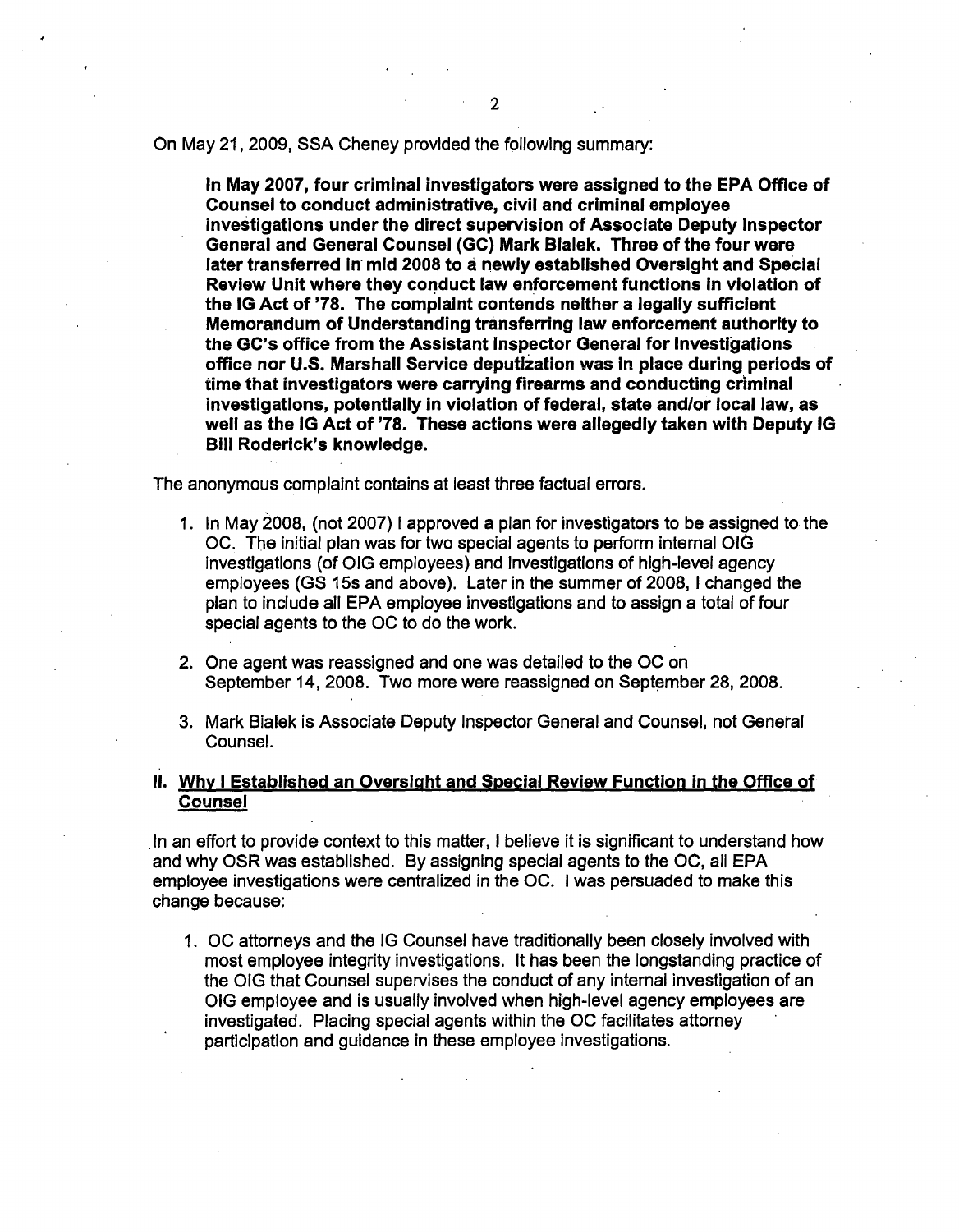- 2. Separating employee investigations from traditional program fraud cases also made practical sense. I wanted to have the OIG Office of Investigations (01) almost entirely focused upon financial fraud issues (like grant and contact fraud); transferring the employee integrity workload to OSR would enable 01 to focus on those financial fraud matters.
- 3. Although the close working relationships 01 has established with EPA assisted with the investigation of program and financial fraud, greater distance and independence is needed for the conduct of investigations of agency employees.
- 3. Investigations of all EPA employees are handled by this unit, not just high-level agency employees or internal OIG employees. The skill set needed to conduct employee cases can be further developed and concentrated in one organizational unit.

In addition, I approved the plan to reassign special agents to the OC because I maintain the highest level of trust and confidence in the Associate Deputy Inspector General and Counsel, Mark Bialek. I had served as Deputy Inspector General for only four months when the former Inspector General, Nikki Tinsley, decided to retire. At that time in 2006, Mr. Bialek was the Counsel but I came to rely upon him on a daily basis to assist me with the management and planning for the EPA.OIG, with a particular focus on our Office of Investigations. Eventually, I insisted upon changing his title to include. Associate Deputy Inspector General to reflect the role he plays within the organization.

# Ill. My Office Used Good Faith Efforts to Ensure That the Agents Assigned Could Function and Have Appropriate Authority

#### A. Planning for OSR

In May 2008, I approved a plan which would reassign two special agents from the OI to the OC to conduct investigations of high level agency employees and OIG employees. During the summer, I modified the plan to expand their responsibility to include all EPA employee investigations and increased the number of special agents from two to four. I told the Associate Deputy Inspector General and Counsel to initiate the necessary administrative steps to accomplish this tiansfer with a target date of October 1, 2008.

During the summer, the special agent team leader worked closely with Counsel on several investigations. The OC developed position descriptions and requests for personnel actions, organization charts, budget proposals, procurement plans, and received training in access to the case management information system. All of the policies and procedures governing the conduct of investigations were reviewed and the OSR team leader agreed with OC's determination that the reassigned special agents must continue to follow all existing policies and procedures for 01.

#### B. Preparation of an MOU for EPA OIG

The OC researched similar arrangements in other OIGs (See part IV) and on August 25, 2008, obtained a copy of a Memorandum of Understanding (MOU) used by the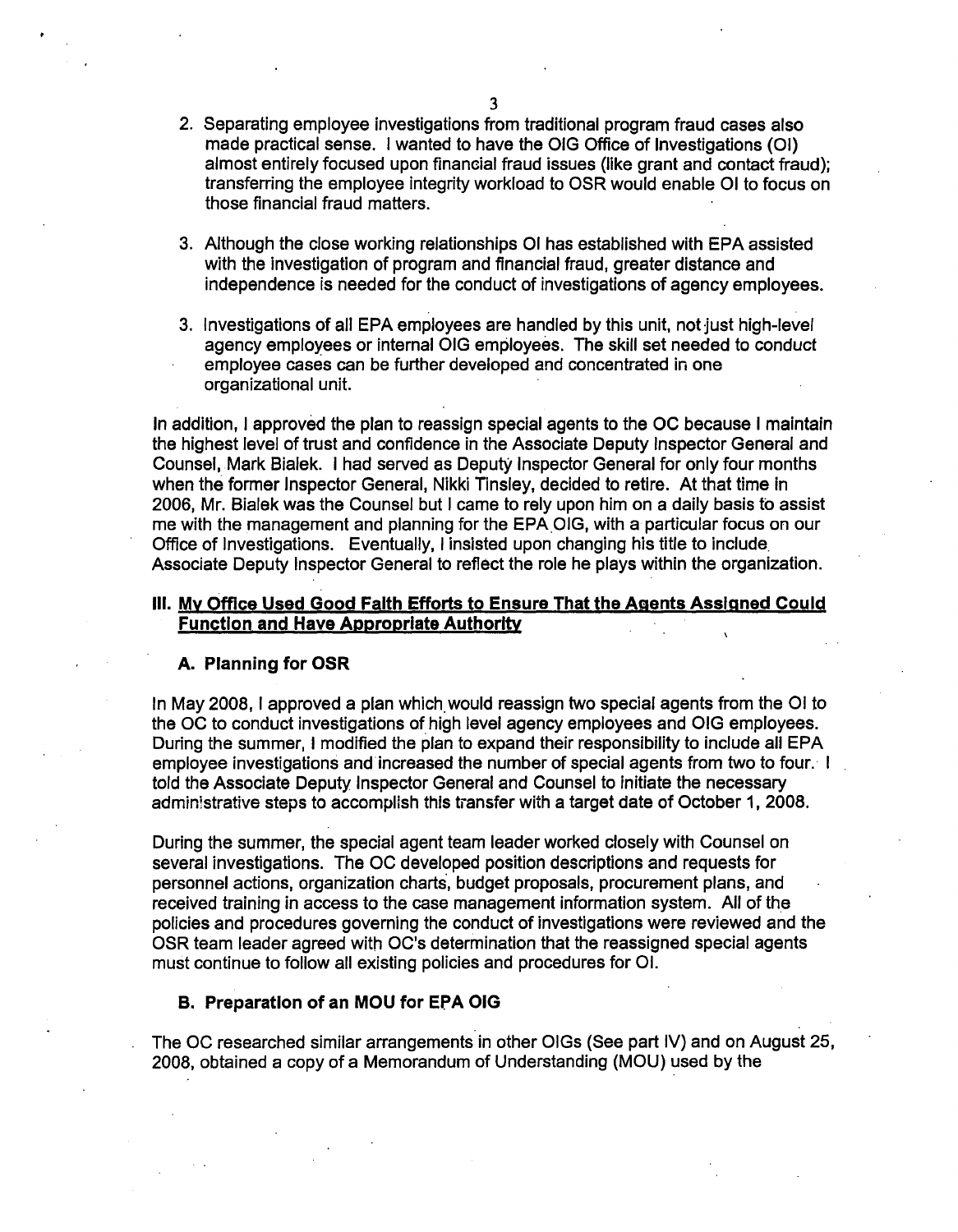Department of Justice (DOJ) OIG. ·In 2004, the DOJ OIG had established an Oversight and Review unit with several 1811 special agents, supervised by an attorney, to conduct investigations of high level DOJ employees. We used this MOU as guidance and tailored it to clarify the roles of the Assistant Inspector General for Investigations (AIG/1) and Counsel. See Enclosures 1 and 2. In essence, the role of the AIG/1 was to assure that all agents assigned or detailed to OC comply with training and qualification requirements of the Attorney General Guidelines.

On or about September 14, 2008, the team leader for OSR was transferred to OC and one agent was detailed to OC as well. Approximately two weeks later, two additional .agents were transferred to OC. The unit was named by its function: "Oversight and Special Review," like the name of the DOJ unit. Cases that involved EPA employee integrity issues were transferred to OSR over the next several months although a few cases did to remain with 01.

On September 18, 2008, during a meeting between the OC and 01 to discuss budget implications of reassigning three agents, the first-version of an MOU was shown to the AIG/1. See Enclosure 2. The AIG/1 raised concerns about the performance evaluation of any agents detailed to the new unit and about the supervision of law enforcement authority. The Deputy Counsel to the Inspector General, Helen Mellick, agreed to modify the MOU to reflect OIG policy concerning employees on details and to consult with DOJ about the proposed arrangement.

In the following weeks, Deputy Counsel Mellick telephoned an official in the Office of Legal Counsel (OLC), David Karp, at the suggestion of the DOJ OIG Counsel, It took several weeks for him to inform her that he did not have responsibility in this area. While she had· obtained the name of an attorney in the Criminal Division's Office of Enforcement Operations on or about September 18 from a colleague in the HHS OIG. she did not contact him until late November, after the contacts with the OLC had proven fruitless.

In the meantime, the MOU was modified to address the performance evaluation of detailed agents as raised by the AIG/I, but the language concerning the supervision of law enforcement authority was not changed in the MOU. The Deputy Counsel presented the modified MOU to the AIG/1 for signature on October 8, 2008, during a discussion of other operational issues. He did not sign it. Finally, the revised MOU was again presented to the AIG/1 on October 15, 2008 with the signatures of both the Deputy Inspector General and the Associate Deputy Inspector General and Counsel, Messrs. Roderick and Bialek, respectively. See Enclosure 3. Again, the AIG/I did not sign the MOU.

#### C. Seeking DOJ Review and Advice

. On or about the middle of November, after being informed that DOJ OLC did not have responsibility in this area, Ms. Mollick initiated contact with the Office of Enforcement Operations in the Criminal Division of DOJ. Beginning November 20, 2008, she · . engaged in a series of email exchanges with Jeffrey Fogel, an attorney in the office who was represented as the expert on law enforcement authority. She shared the revised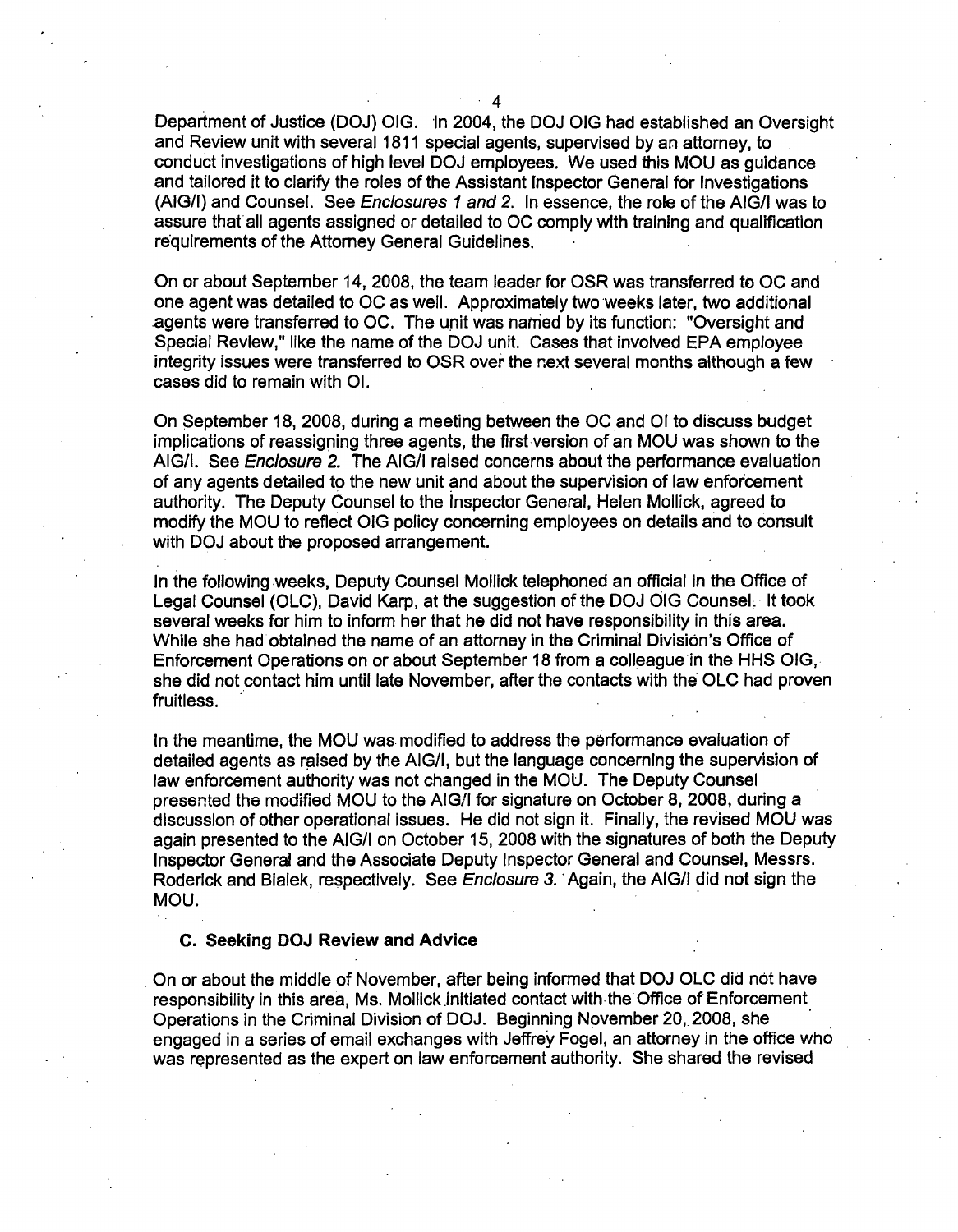MOU as well as the DOJ OIG MOU for his review. Based on his review of these documents, Mr. Fogel opined that EPA OIG had engaged in a good faith effort to comply with the requirements of the IG Act with respect to the exercise of law enforcement authority by OSR agents while meeting a legitimate operational goal of the OIG. He also thought it might be possible that, in the context of a trial, defense counsel might argue for the suppression of evidence gained by the agent's exercise of Jaw enforcement authority and suggested several alternative courses of action that might prevent such a possibility: (All of the email exchanges are provided herein as See . Enclosure 4.) At no time did Mr. Fogel state, suggest, or otherwise inform Ms. Mallick that the revised MOU was legally insufficient. EPA OIG decided to follow one of Mr. Fogel's suggestions and sought deputation from the United States Marshals Service (USMS).

# D. Seeking U.S. Marshals Service Deputation

On December 19, 2008, OIG hand-delivered a written request for deputation to the. USMS that included applications for four special agents.and enclosed each agent's law enforcement qualifications. See Enclosure 5. Since December 2008, OC has contacted the ljSMS several times to inquire as to the status of the request. During January 2009, OC was informed that USMS did not see any legal deficiencies with our arrangements or the exercise of statutory law enforcement authority. In February 2009, they forwarded our request to the Office of the Deputy Attorney General for review. OC has also contacted David Margolis of that office to inquire about the status of the request and was advised that no determination or decision has been issued as of this date. See Enclosure 6.

## E. The Conduct and Performance of the Special· Agents Assigned to the Office of Counsel

From the time the special agents were reassigned and the OSR function was established within the OC, the special agents have adhered to all 01 policies and procedures. They have paid particular attention to their compliance with all of the requirements of the Attorney General guidelines. They have maintained their legal and practical training; they have qualified on a quarterly basis with their firearms; and they have submitted all of the certifications required by policy and guidance. See *Enclosure* 7. Their conformance to these requirements has continued to be maintained in the same electronic internal case management system that the agents used when they were assigned to 01.

The special agents have conducted employee integrity investigations as contemplated by their reassignment. They have not had the operational need to execute either an arrest or search warrant. However, they have carried their firearms, as needed, as part of their regular responsibilities. As noted above, they have qualified on a quarterly basis and have gone to the range at times with their fellow agents from the 01. None of the OSR agents has had the need to discharge his weapon at any time since assigned to OSR. or previously in 01.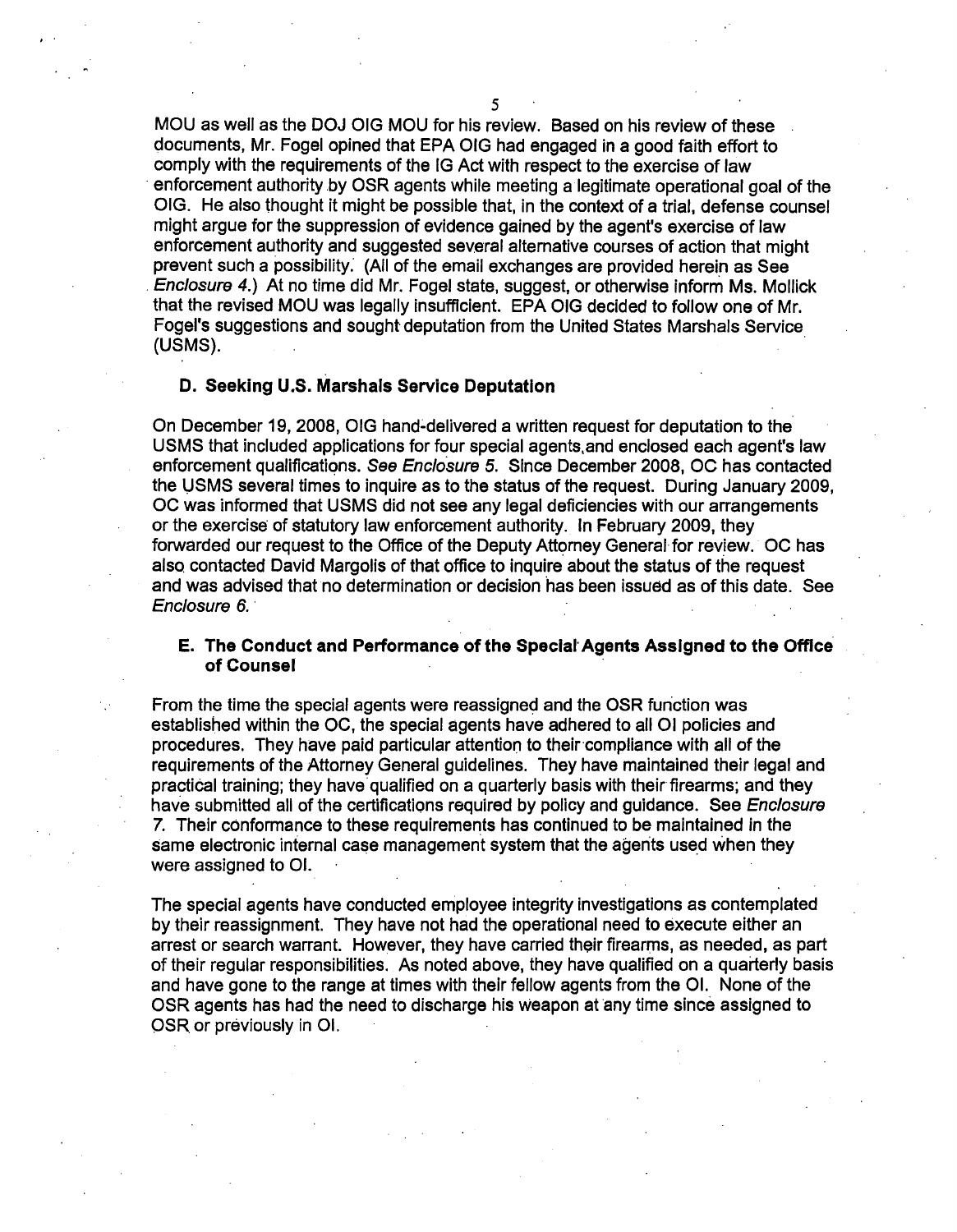# IV. Other OIGs with Statutory Law Enforcement Authority Have Similar Arrangements as EPA OIG

My decision to assign special investigators to OC is consistent with actions and organizational arrangements taken by several other OIGs that have statutory law enforcement authority.

- 1. As noted above, DOJ has an Oversight and Review (O&R) office with special agents reporting to an attorney. The AIG/1 does not supervise the day-to-day work of O&R agents, but the relationship between 01 and O&R is cooperative and O&R agents consult with 01 agents when they are considering the exercise of law enforcement activities because, for example, the OJ agents execute more search warrants. In addition, the O&R agents attend the same training programs, qualify with their firearms, and file the same qualification and training certifications with 01 as the agents assigned there do.
- 2. At least two additional OIGs now have special agents assigned outside of their offices of investigation.<sup>1</sup> In each of these OIGs, the outside unit has a "dottedline" reporting relationship to the AIG/1 to ensure that the law enforcement qualifications set forth in Section 6e of the IG Act are satisfied. Like the O&R agents at DOJ, the special agents in these other OIGs attend the same training programs, qualify with their firearms, and file the same qualification and training certifications as the other agents assigned to 01. Because of the dotted-line reporting relationship, in·each of these OIGs, the AIG/Is do not have any direct role in supervising the non-01 agents and do not sign their performance appraisals. Their role is limited to assuiing that the training and qualification standards for the agents outside of their offices of investigation are met.
- 3. Two other OIGs follow the same dotted-line approach to ensure that their agents are in compliance with 6e despite the fact that these two OIGs have statutory law enforcement authority from statutes other than the IG Act. The special agents assigned outside of 01 in these two OIGs likewise adhere to all 01 policies relating to law enforcement qualifications and file the same qualification and training certifications with their respective AIG/Is as the agents assigned to 01.
- 4. Another OIG has assigned agents to a function that is, for all intents and purposes, the same as EPA's OSR, but these agents report to an AIG for Inspections and Special Investigations, who is not the AIG/1. This OIG also has program operating responsibilities for additional law enforcement activities that encompass criminal violations other than program fraud or employee integrity. For the purpose. of maintaining their law enforcement authority to pursue these violations, this OIG maintains a deputation MOU with the US Marshals Service.
- 5. Lastly, at least one other OIG contemplated moving some special agents out of their office of investigation but they did not do so. Nonetheless, it considered a

<sup>1</sup> One other OIG had an agent outside of its OI, but eliminated that position for budgetary reasons.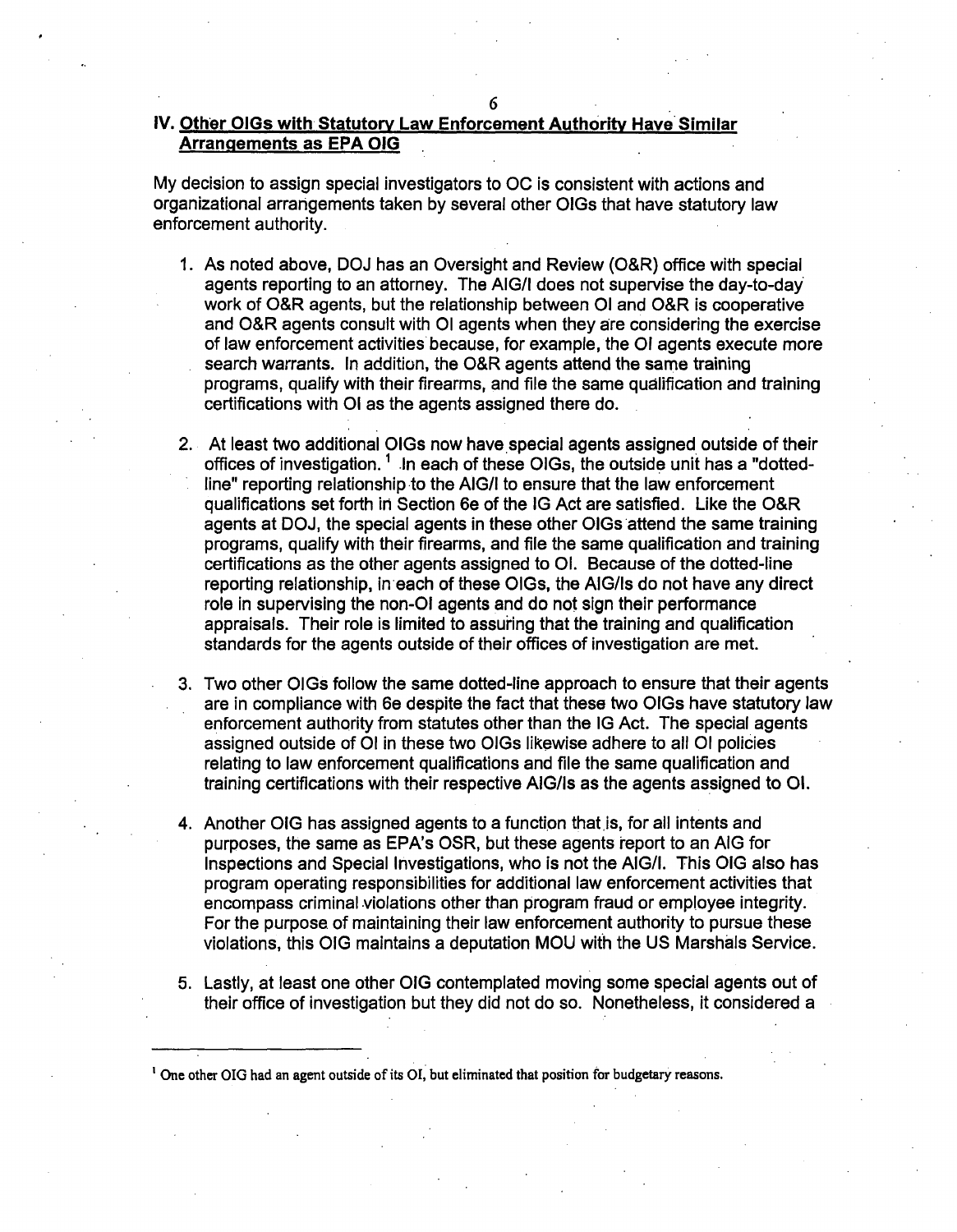"dotted-line" to the AIG/1 for agents outside of 01 to satisfy the IG Act requirements regarding law enforcement authority.

As these examples demonstrate, several OIGs have AIG/Is who have dotted-line supervisory authority for purposes of satisfying the law enforcement authority requirements of the IG Act. This means that AIG/Is do not have any direct supervisory role in supervising the non-01 agents and do not sign their performance appraisals; their role is limited to assuring that the training and qualification standards for the non-01 agents are met. Finally, one of these OIGs, DOJ, has an MOU formalizing this role.

#### **V. Analysis and Conclusion**

Over the past year, my office has exercised caution and care in moving an important employee integrity function from the OI to the OC. We researched and consulted with other OIGs and modeled our actions to what had already been undertaken elsewhere in the OIG community. We subsequently confirmed that several other OIGs had criminal investigators who did not report to an AIG/I for their day-to-day work. Out of an abundance of caution and in order to address questions raised by the AIG/1, we . . followed the model of one of the premiere OIGs (at the OOJ) and developed an MOU to establish appropriate supervision for the exercise of law enforcement authority as mandated by the IG Act and the AG Guidelines. When the AIG/1 would not sign the revised MOU, we sought the advice of the DOJ on an appropriate course of action and took the additional cautious route of seeking USMS deputation. During this time the Deputy Counsel and the OSR team leader confirmed that all of the agents involved have. adhered to all internal and external policies for the exercise of law enforcement authority.

Notwithstanding my belief that OIG has acted appropriately by having OSR agents under the day-to-day supervision of Counsel while we await deputation, I have determined that, in light of the concerns raised in this complaint, I would clarify that my AIG/1 is responsible for assuring that the OSR agents are properly trained and qualified to exercise law enforcement authority, including making arrests, executing searches and seizures, and carrying firearms. See Enclosure 8. On June 1, 2009, the AIG/1 was provided with a hardcopy of all the information necessary to verify that the OSR Agents were in compliance with the statutory law enforcement requirements. See *Enclosure 9.* The AIG/1 has had access to basically the same information in Ol's electronic database since September 14, 2008, when the day-to-day supervision of these agents was taken over by Counsel; thus, if the AIG/I believed he was required by the IG Act to verify compliance by the OSR agents, he could have.